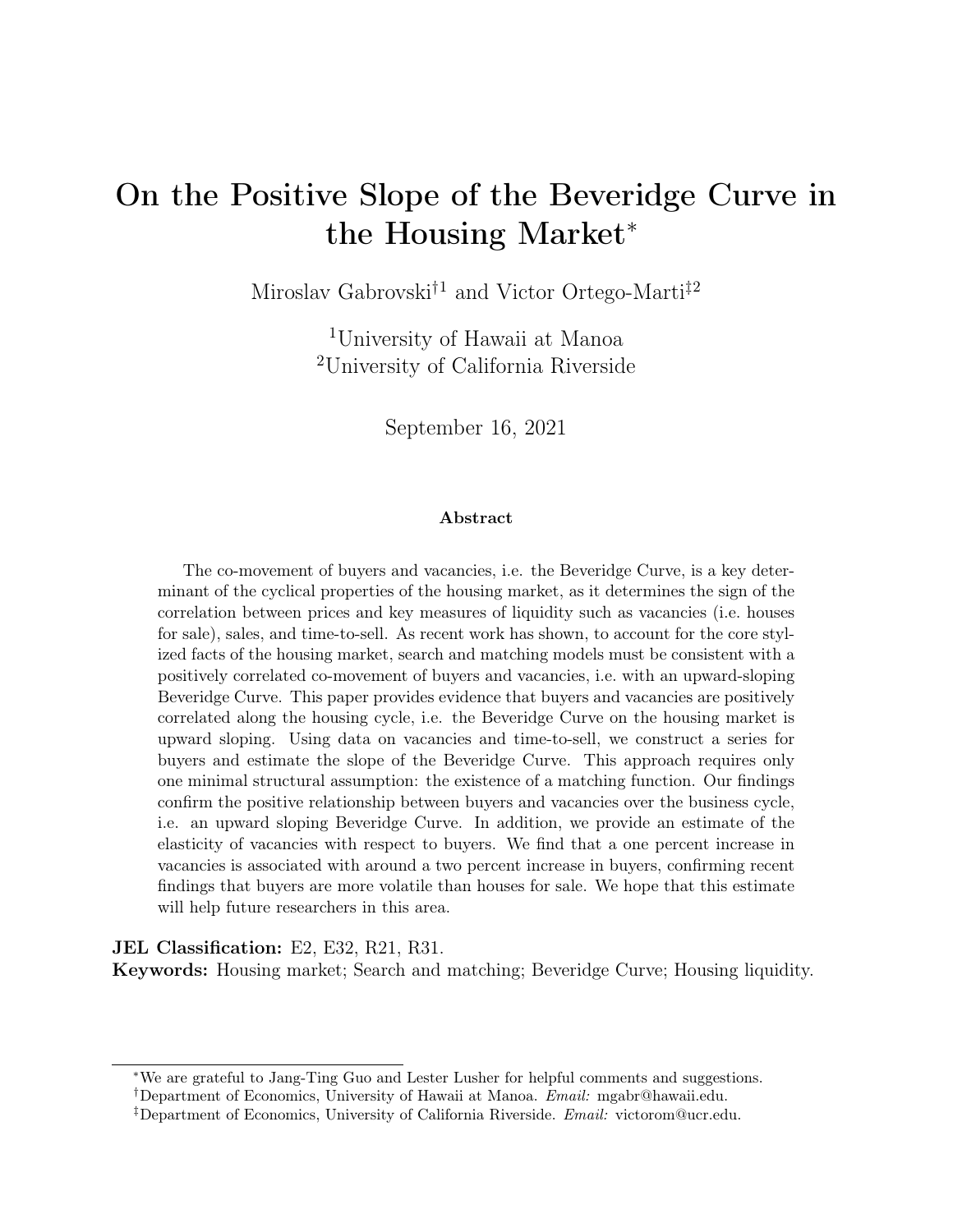# 1 Introduction

A defining feature of the housing market is the presence of search frictions: it takes time for buyers to find a home, and for sellers to find a buyer. Furthermore, the market has pronounced business cycle fluctuations: prices and measures of liquidity such as sales, vacancies (i.e. houses for sale), and time-to-sell exhibit significant volatility. Due to the frictional nature of the market, the cyclical properties of sales and time-to-sell are determined by the behavior of vacancies and buyers: when the market features relatively more buyers, more houses are sold and they sell faster; when there are relatively few buyers, few houses are sold and we observe longer time-to-sell. Thus, the cyclical co-movement of buyers and vacancies, i.e. the Beveridge Curve, is a key determinant of the mechanics of the housing market dynamics over the business cycle.

The importance of the Beveridge Curve in the housing market is highlighted by the varied levels of success in the recent literature in explaining housing market dynamics. Most of the existing literature has attempted to explain housing market dynamics without paying close attention to the joint behavior of buyers and vacancies—for example [Caplin and Leahy](#page-6-0) [\(2011\)](#page-6-0), [Diaz and Jerez](#page-6-1) [\(2013\)](#page-6-1), [Novy-Marx](#page-7-0) [\(2009\)](#page-7-0), [Ngai and Sheedy](#page-7-1) [\(2020\)](#page-7-1).<sup>[1](#page-0-0)</sup> As a result, papers in the literature fail to account jointly for the three stylized facts in the housing market: prices are (i) positively correlated with sales and (ii) vacancies, but (iii) negatively correlated with time-to-sell.<sup>[2](#page-0-0)</sup> As [Gabrovski and Ortego-Marti](#page-6-2)  $(2019)$  show, these stylized facts imply that the slope of the Beveridge Curve is positive, i.e. buyers and vacancies are positively correlated. This is in sharp contrast to most search models of the housing market à la Diamond-Mortensen-Pissarides (DMP), which naturally generate a downward-sloping Beveridge Curve. This is why, with the exception of [Gabrovski and Ortego-Marti](#page-6-2) [\(2019\)](#page-6-2), models in the literature are in general unable to match the observed sign of the co-movement between the key variables in the housing market. The ability to generate an upward-sloping Beveridge Curve is key to account for the stylized facts in the housing market. This requires a mechanism that leads to a larger measure of buyers in the market when more houses are listed for sale, for example as in [Gabrovski and Ortego-Marti](#page-6-2) [\(2019\)](#page-6-2).[3](#page-0-0)

<sup>1</sup>Since the seminal work in [Arnott](#page-6-3) [\(1989\)](#page-6-3) and [Wheaton](#page-7-2) [\(1990\)](#page-7-2), the literature on search and matching models of the housing market also includes, among others, [Anenberg](#page-6-4) [\(2016\)](#page-6-4), [Burnside](#page-6-5) et al. [\(2016\)](#page-6-5), [Gabrovski](#page-6-2) [and Ortego-Marti](#page-6-2) [\(2019,](#page-6-2) [2021a](#page-6-6)[,b,](#page-6-7)[c,](#page-6-8)[d\)](#page-6-9) , [Garriga and Hedlund](#page-6-10) [\(2020\)](#page-6-10), [Genesove and Han](#page-6-11) [\(2012\)](#page-6-11), [Head](#page-7-3) et al. [\(2014,](#page-7-3) [2016\)](#page-7-4), [Kotova and Zhang](#page-7-5) [\(2020\)](#page-7-5), [Krainer](#page-7-6) [\(2001\)](#page-7-6), [Ngai and Tenreyro](#page-7-7) [\(2014\)](#page-7-7)[,Ngai and Sheedy](#page-7-1) [\(2020\)](#page-7-1), [Novy-Marx](#page-7-0) [\(2009\)](#page-7-0), [Piazzesi](#page-7-8) et al. [\(2020\)](#page-7-8) and [Smith](#page-7-9) [\(2020\)](#page-7-9).

<sup>2</sup>These facts have been reported by many studies. For example, see [Genesove and Mayer](#page-6-12) [\(1997,](#page-6-12) [2001\)](#page-6-13), [Glaeser and Gyourko](#page-7-10) [\(2006\)](#page-7-10), [Krainer](#page-7-6) [\(2001\)](#page-7-6), [Krainer](#page-7-11) et al. [\(2008\)](#page-7-11), [Ortalo-Magne and Rady](#page-7-12) [\(2006\)](#page-7-12), [Stein](#page-7-13) [\(1995\)](#page-7-13) and [Diaz and Jerez](#page-6-1) [\(2013\)](#page-6-1). See [Gabrovski and Ortego-Marti](#page-6-2) [\(2019,](#page-6-2) [2021b\)](#page-6-7) and the discussion therein for a review of the stylized facts from the literature.

<sup>3</sup>Some papers in the literature feature both entry of buyers and sellers, but they may be viewed as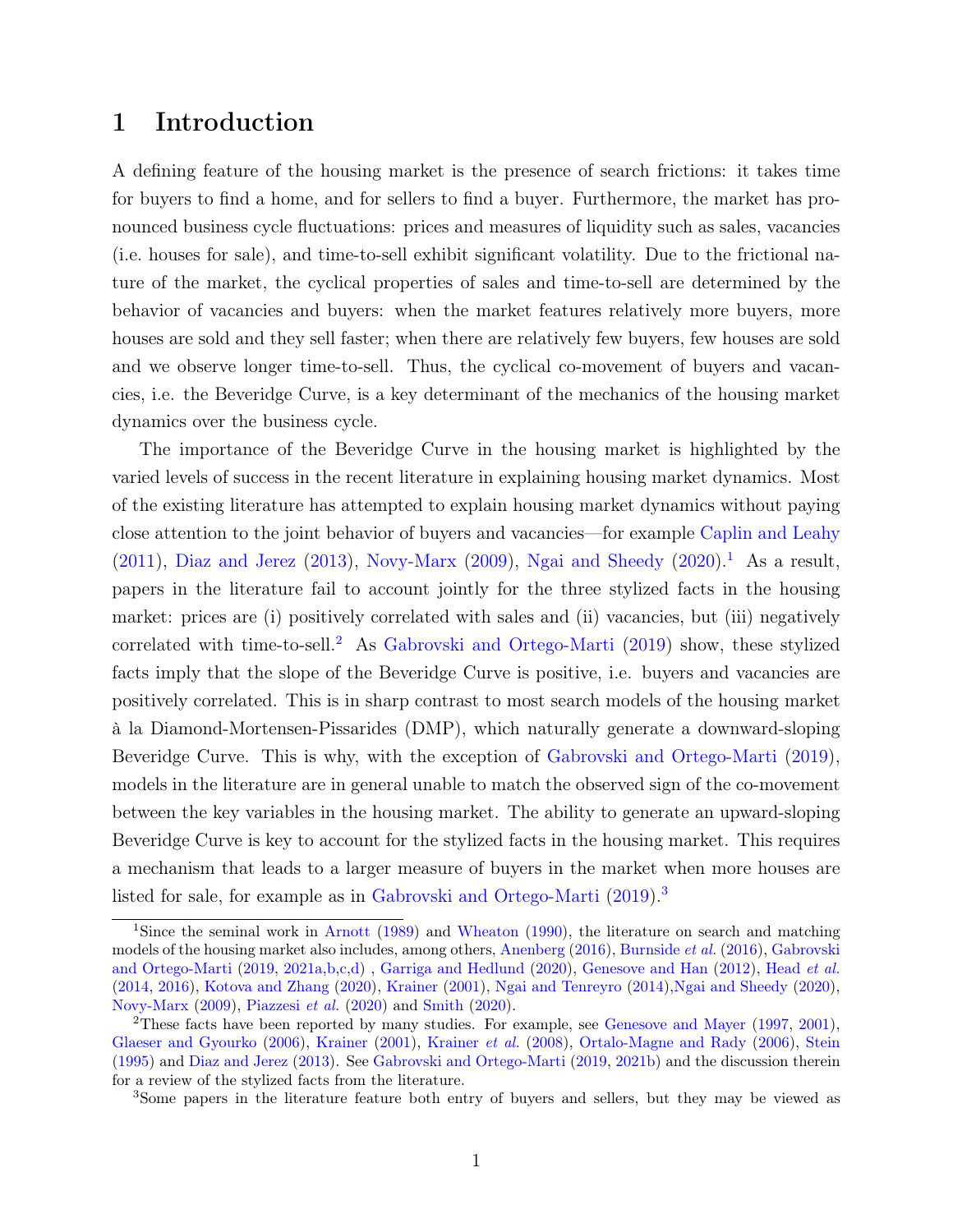In spite of the importance of the co-movement in buyers and vacancies, surprisingly little is known about its sign and magnitude. To our knowledge [Gabrovski and Ortego-Marti](#page-6-2) [\(2019\)](#page-6-2) is the only existing work that points out evidence in favor of the positive sign of the Beveridge Curve.<sup>[4](#page-0-0)</sup> The main reason behind the lack of evidence on the slope of the Beveridge Curve is that no data on buyers is available for the housing market. This is in contrast to the labor market literature, which has devoted much effort studying the Beveridge Curve since the seminal work of [Beveridge](#page-6-14) [\(1944\)](#page-6-14) (see [Pissarides](#page-7-14) [\(2000\)](#page-7-14)). In particular, many data sets measure unemployment and search intensity to get a precise estimate of the number of unemployed, i.e. searchers in the market. Unfortunately, there is no such analog when it comes to the housing market.

In this paper we provide additional evidence on the positive slope of the Beveridge Curve by combining available data on the time it takes to sell a house and vacancies. Our paper is related [Gabrovski and Ortego-Marti](#page-6-2) [\(2019\)](#page-6-2), who circumvent the issue of data availability of buyers using insights from search and matching theory. In that study the authors show that, when viewed through the lens of a benchmark search and matching model, the stylized facts of the co-movements of prices, sales, vacancies, and time-to-sell imply that buyers and vacancies must be positively correlated. Here we take an alternative, more direct approach to estimate the slope of the Beveridge Curve. We make one minimal structural assumption, namely, we only assume the existence of a matching function. Using the relationship between time-to-sell, vacancies and buyers given by the matching function, we combine data on timeto-sell and vacancies to back out the entire series of buyers. We then regress the constructed series for buyers on the data for vacancies to estimate the sign of the relationship. This estimation reveals a positive and clearly significant sign of the slope of the Beveridge Curve in the housing market. In addition, the regression result reports that a 1% increase in vacancies is associated with about 2% increase in the measure of buyers. We hope that these results will help future researchers in this area, and will contribute to future work in the calibration of search models of the housing market.

endogenous participation models. Papers with such an endogenous participation margin include [Arefeva](#page-6-15)  $(2020)$ , [Garriga and Hedlund](#page-6-10)  $(2020)$ , Han *[et al.](#page-7-15)*  $(2021)$  and [Head](#page-7-3) *et al.*  $(2014, 2016)$  $(2014, 2016)$  $(2014, 2016)$ . However, as [Gabrovski](#page-6-9) [and Ortego-Marti](#page-6-9) [\(2021d\)](#page-6-9) show, models with an endogenous participation in general suffer the same issue, they generate a downward-sloping Beveridge Curve once calibrated to U.S. data. For example, to the authors' credit, Head [et al.](#page-7-3) [\(2014\)](#page-7-3) report the behavior of buyers and also find that they are negatively correlated with vacancies (see their figure 4, page 1195). Intuitively, in these papers as more houses are listed for sale, more households enter the market and become buyers. The issue is that, conditional on becoming a buyer, households find houses faster when more houses are listed for sale, which depletes the stock of buyers. Therefore, whether buyers are positively or negatively correlated with vacancies depends on which effect dominates. Using a standard calibration the second effect (buyers find houses more quickly) clearly dominates and leads to a downward-sloping Beveridge Curve, as [Gabrovski and Ortego-Marti](#page-6-9) [\(2021d\)](#page-6-9) show.

<sup>&</sup>lt;sup>4</sup>[Piazzesi](#page-7-8) *et al.* [\(2020\)](#page-7-8) cannot observe buyers, but they do find some evidence that in cities in the Bay area there is a positive correlation between online searches and houses for sale over the long-run.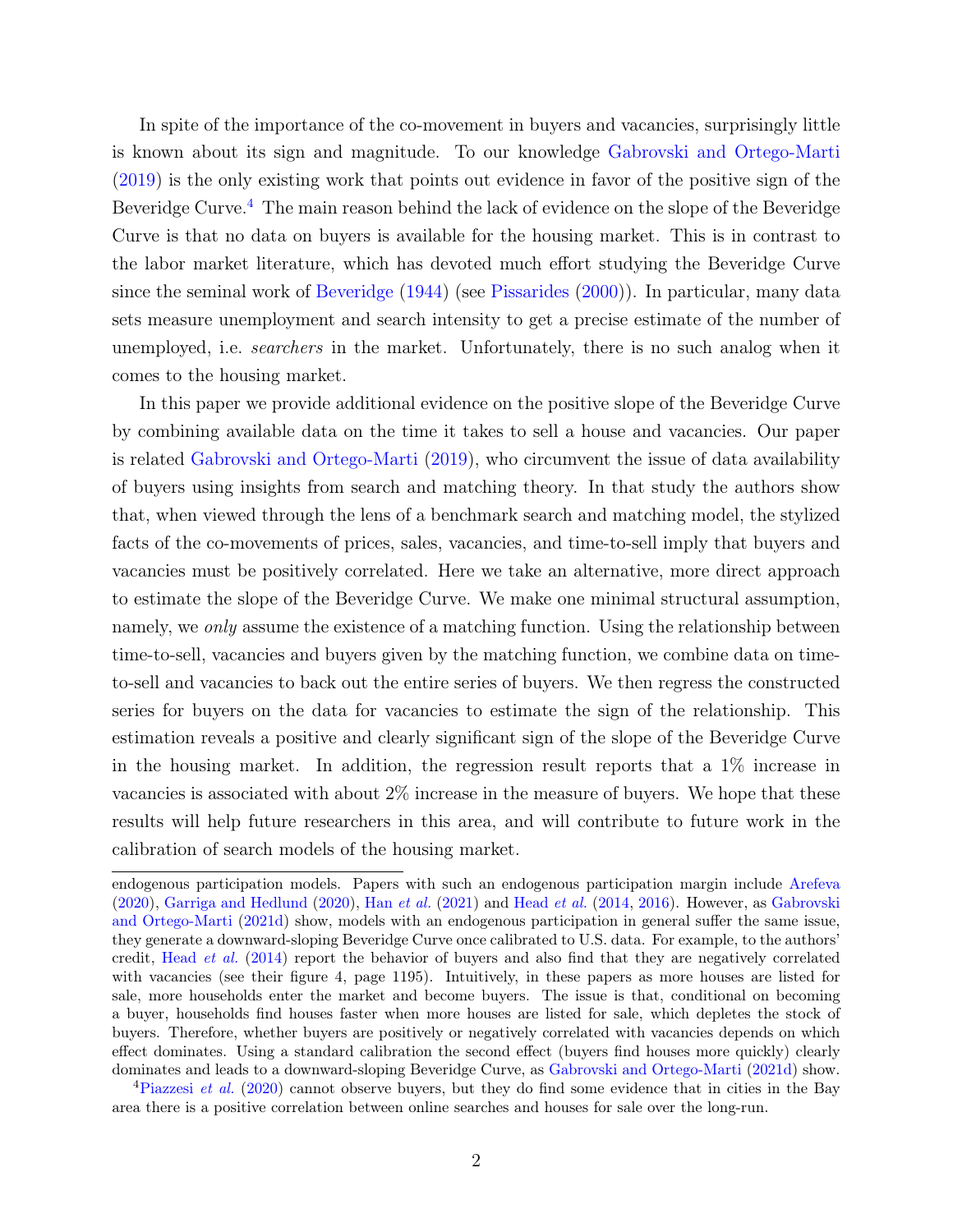## 2 Empirical Estimates

Backing out buyers. Unfortunately, no data is available on the number of buyers in the housing market. We circumvent this issue by drawing on the relationship between buyers, vacancies, and time-to-sell present in most search-theoretic models. This allows us to back out a series for buyers from the observable series for vacancies and time-to-sell. Specifically, the majority of the literature captures frictions through the means of a matching function à la [Pissarides](#page-7-14) [\(2000\)](#page-7-14). This function may be viewed as a production function for matches. It gives the number of matches, which we denote by  $M(b, v)$ , as a function of the measure of buyers b and vacancies v. This "black box" approach captures the fact that it takes time for buyers to find a suitable home and for sellers to find a buyer in a convenient way, and may be viewed as analogous to the standard production function commonly used in economics. As is standard in the literature, we assume that the matching function is Cobb-Douglas, i.e.  $M(b, v) = \mu b^{1-\alpha} v^{\alpha}$ . Under the assumption of random meetings, a seller finds a match for her vacancy at a Poisson rate  $M(b, v)/v$ , which implies that on average the time-to-sell (TTS) is given by the inverse of the matching rate, i.e.  $TTS \equiv v/M(b, v)$ . As a result, we can derive the following relationship between buyers, vacancies, and time-to-sell

<span id="page-3-0"></span>
$$
b = v \left[ \mu TTS \right]^{-\frac{1}{1-\alpha}}.
$$
\n<sup>(1)</sup>

To back out our series for buyers, we set  $\alpha = 0.16$ , based on the empirical findings from [Genesove and Han](#page-6-11) [\(2012\)](#page-6-11), and normalize  $\mu = 1$ .

Empirical estimates. The data on vacancies (Houses For Sale) and time-to-sell (Median Months for Sale) are taken from the New Residential Sales Release reported by the U.S. Bureau of Census. The main advantage of the data is that it is available monthly starting from January 1975, which provides us with 540 observations (we end the sample at December 2019 to avoid bias related to the COVID-19 pandemic). We combine the data on vacancies and time-to-sell using the relationship in [\(1\)](#page-3-0) to construct our series for buyers. Figure [1](#page-4-0) depicts the constructed series for buyers along with the time series for vacancies. Graphically, one can readily observe that buyers and vacancies co-move closely, with buyers being a bit more volatile. Most notably, the two series exhibit similar dynamics during the 2007 market crash and subsequent recovery.

Since we are interested in the cyclical relationship between buyers and vacancies, we filter the two series to derive their cyclical components using an HP filter of the natural logs of buyers and vacancies with a smoothing parameter of 129, 600. Our results are robust to using alternative smoothing parameter values of  $10<sup>5</sup>$  and  $14, 400$ , which are commonly used in the literature. Figure [2](#page-5-0) shows the cyclical relationship in two plots. The left panel depicts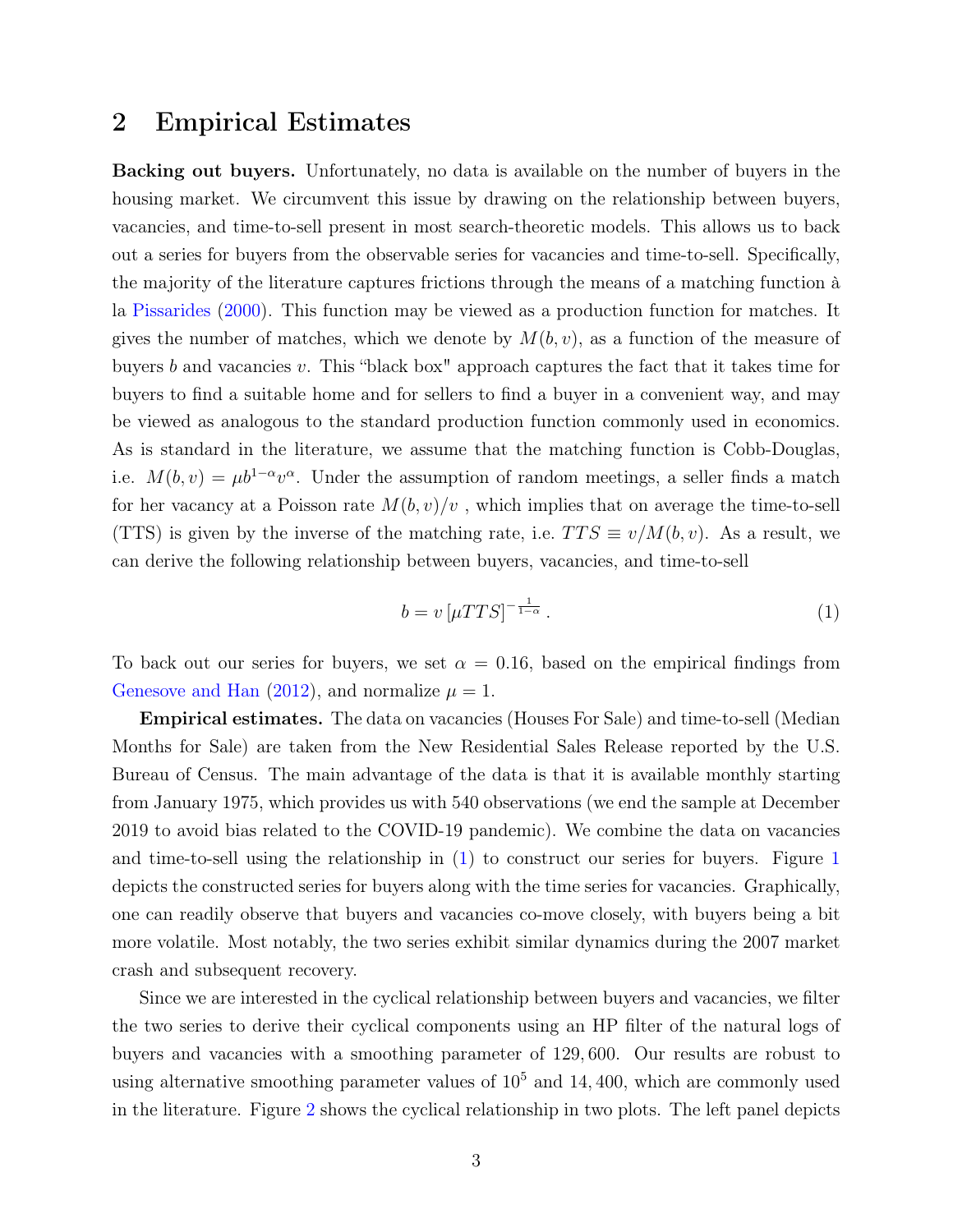<span id="page-4-0"></span>

Figure 1: Time series for buyers and vacancies. Note: The data on vacancies is the Houses for Sale series from the New Residential Release reported by the U.S. Bureau of Census, at monthly frequency for the period of January 1975 - December 2019. The series for buyers is constructed combining data on vacancies and time-to-sell (Median Months for Sale) and equation [\(1\)](#page-3-0).

the time series for the cyclical components of buyers and vacancies. The figure confirms the close co-movement suggested by the raw series. The right panel depicts the scatter plot of the two variables and shows the strong and significant positive correlation between the two series. The estimate of the correlation coefficient is 0.69 with a standard error of 0.03.

To confirm the positive slope of the Beveridge curve, we estimate the following regression equation

$$
\tilde{b}_t = c + \beta \tilde{v}_t + \varepsilon_t,\tag{2}
$$

where tildes denote percent deviations from trend, c is a constant and  $\beta$  is the coefficient of interest. It represents the elasticity of buyers with respect to vacancies and governs the sign of the slope of the Beveridge Curve. We find an estimate of  $\beta = 1.95$ , with a standard error of 0.087, i.e. significant for any standard confidence level. This estimate implies that a 1% increase in vacancies is associated with about 2% increase in the measure of buyers. Interestingly, this confirms an additional finding in [Gabrovski and Ortego-Marti](#page-6-2) [\(2019\)](#page-6-2): to account for the stylized facts in the housing market buyers must be more volatile than vacancies.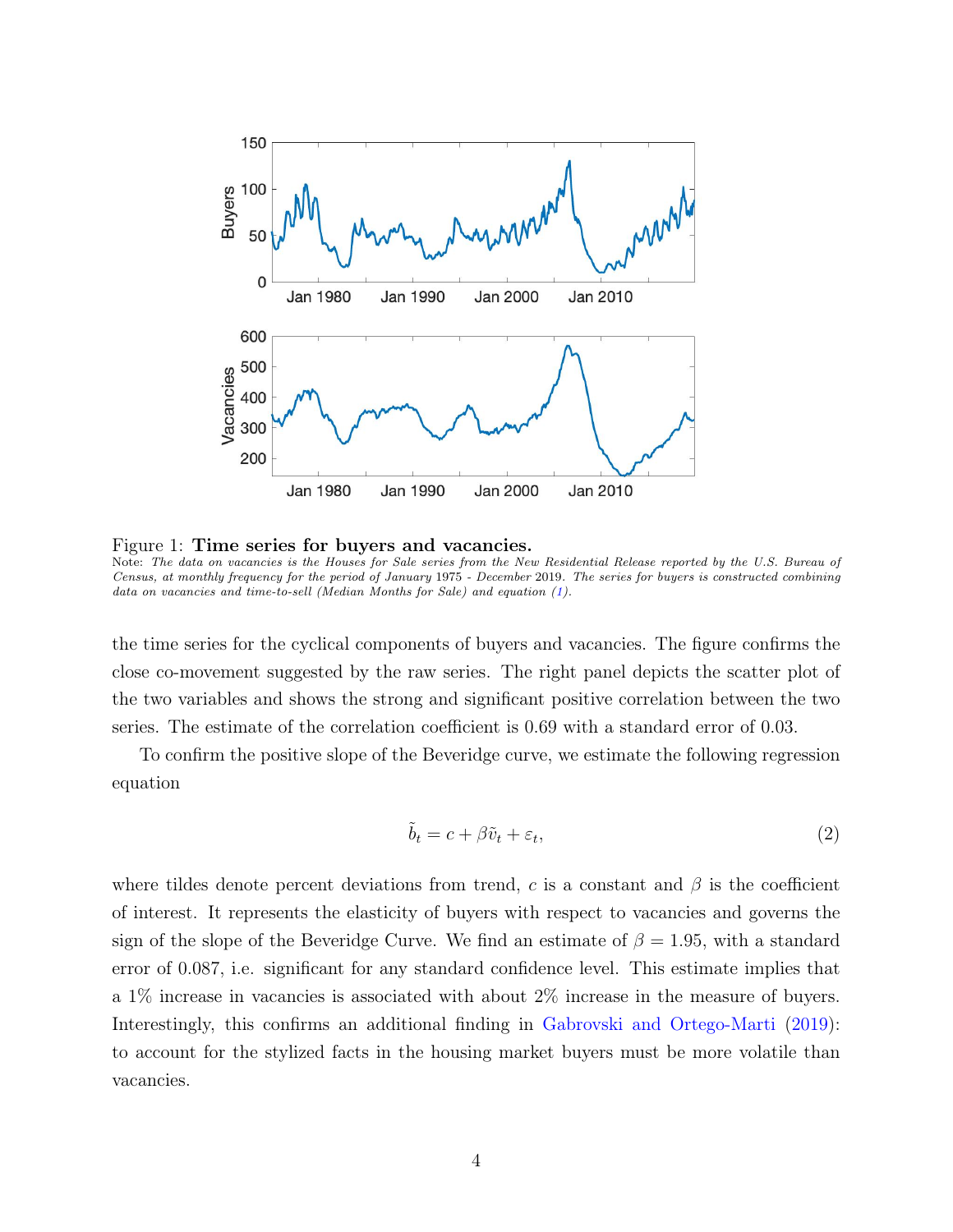<span id="page-5-0"></span>

(a) Cyclical Movements in Buyers and Vacancies (b) Cyclical Components of Buyers and Vacancies, Correlation

#### Figure 2: Cyclical Movements in Buyers and Vacancies.

Note: The left panel depicts the percentage deviation from trend for buyers and vacancies using the Hodrick-Prescott filter with a smoothing parameter 129, 600. The right panel shows the scatter plot of the two series. The correlation coefficient is 0.69 with a standard error of 0.03.

# 3 Conclusion

The cyclical properties of the housing market are governed by the co-movement of buyers and vacancies, which determines the sign of the correlation between prices and key liquidity measures such as vacancies, sales, and time-to-sell. The slope of the Beveridge Curve has important implications for the mechanics of housing market dynamics. To account for the core stylized facts of the housing market, search and matching models must be consistent with an upward-sloping Beveridge Curve. In this paper we provide further evidence that buyers and vacancies are positively correlated along the housing cycle, i.e. the Beveridge Curve in the housing market is upward sloping. The positive slope of the Beveridge Curve was highlighted by [Gabrovski and Ortego-Marti](#page-6-2) [\(2019\)](#page-6-2), who show that the stylized facts of the housing market inevitably lead to a positive correlation between buyers and vacancies when examined through the lens of a benchmark search-theoretic model. The evidence provided this paper uses an alternative, more direct approach. First, we back out a series for buyers using data on vacancies and time-to-sell. We then use the constructed series to estimate the slope of the Beveridge Curve. Our findings confirm the positive relationship between buyers and vacancies over the business cycle, i.e. an upward sloping Beveridge Curve. In addition, we provide estimates of the elasticity of vacancies with respect to buyers and find that a 1% increase in vacancies is associated with a 2% increase in buyers. We hope that the findings in this paper will help future researchers working in this area.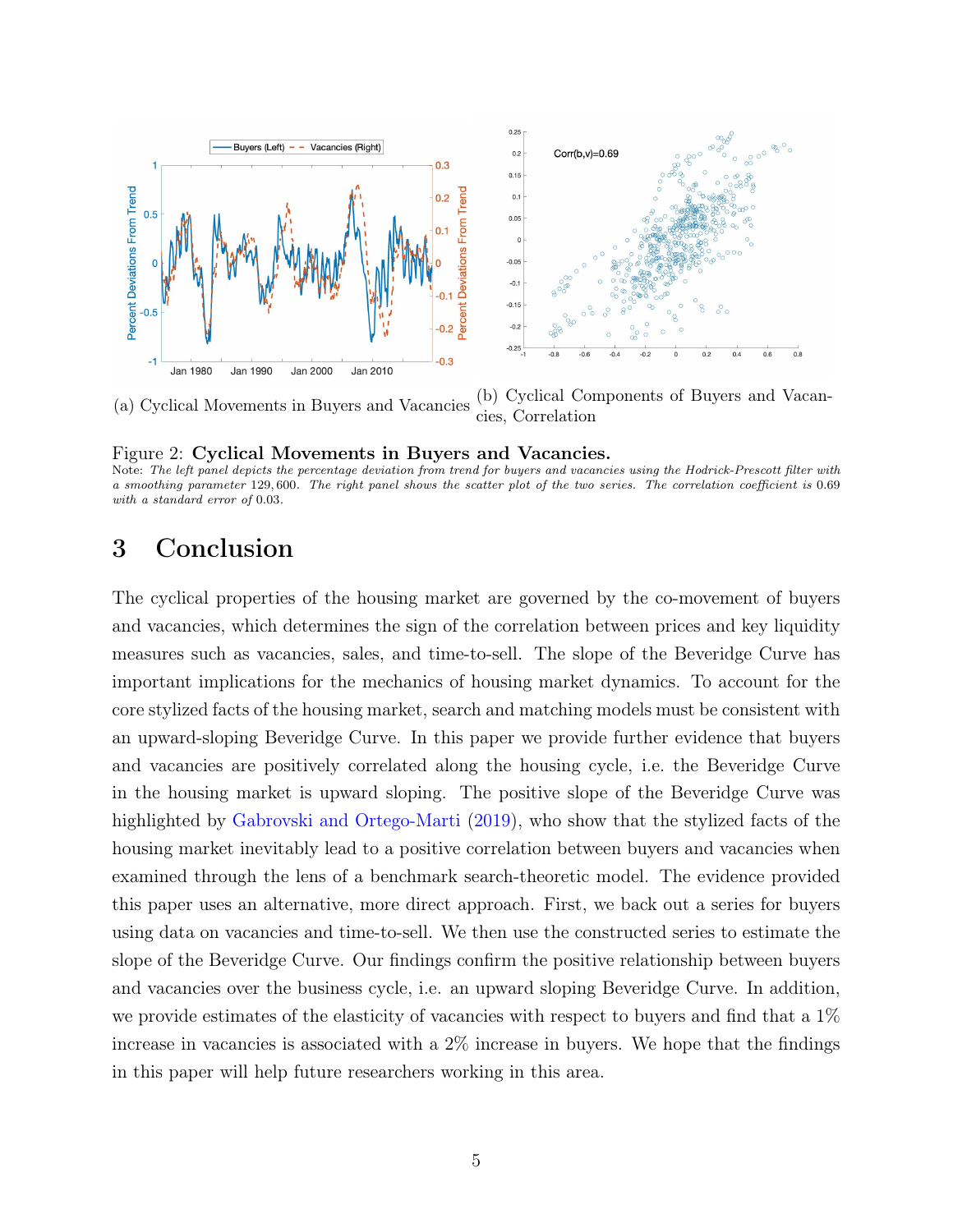## References

- <span id="page-6-4"></span>ANENBERG, E. (2016). Information frictions and housing market dynamics. *International* Economic Review 57 (4), 1449–1479.
- <span id="page-6-15"></span>AREFEVA, A. (2020). How auctions amplify house-price fluctuations. Available at SSRN 2980095.
- <span id="page-6-3"></span>ARNOTT, R. (1989). Housing vacancies, thin markets, and idiosyncratic tastes. *Journal of* Real Estate Finance and Economics, 2 (1), 5-30.
- <span id="page-6-14"></span>BEVERIDGE, W. H. (1944). Full Employment in a Free Society. London: George Allen and Unwin.
- <span id="page-6-5"></span>BURNSIDE, C., EICHENBAUM, M. and REBELO, S. (2016). Understanding booms and busts in housing markets. Journal of Political Economy,  $124$  (4), 1088–1147.
- <span id="page-6-0"></span>CAPLIN, A. and LEAHY, J. (2011). Trading frictions and house price dynamics. *Journal of* Money, Credit and Banking, **43** (s2), 283-303.
- <span id="page-6-1"></span>DIAZ, A. and JEREZ, B. (2013). House prices, sales, and time on the market: A searchtheoretic framework. International Economic Review, 54 (3), 837–872.
- <span id="page-6-2"></span>GABROVSKI, M. and ORTEGO-MARTI, V. (2019). The Cyclical Behavior of the Beveridge Curve in the Housing Market. Journal of Economic Theory, 181 361–381.
- <span id="page-6-6"></span>GABROVSKI, M. and ORTEGO-MARTI, V. (2021a). Search and Credit Frictions in the Housing Market. European Economic Review, 134 103699.
- <span id="page-6-7"></span>GABROVSKI, M. and ORTEGO-MARTI, V. (2021b). Efficiency in the Housing Market with Search Frictions. Mimeo, University of California Riverside.
- <span id="page-6-8"></span>GABROVSKI, M. and ORTEGO-MARTI, V. (2021c). Endogenous Separations and Housing Market Dynamics. Mimeo, University of California Riverside.
- <span id="page-6-9"></span>Gabrovski, M. and Ortego-Marti, V. (2021d). Home Construction Financing, Search Frictions and the Housing Market. Mimeo, University of California Riverside.
- <span id="page-6-10"></span>GARRIGA, C. and HEDLUND, A. (2020). Mortgage debt, consumption, and illiquid housing markets in the great recession. American Economic Review, 110 (6), 1603–34.
- <span id="page-6-12"></span>— and MAYER, C. J. (1997). Equity and time to sale in the real estate market. American Economic Review, 87 (3), 255.
- <span id="page-6-13"></span>— and Mayer, C. J. (2001). Loss aversion and seller behavior: Evidence from the housing market. *Quarterly Journal of Economics*, **116** (4), **1233–1260**.
- <span id="page-6-11"></span>GENESOVE, D. and HAN, L. (2012). Search and matching in the housing market. *Journal* of Urban Economics,  $72$  (1), 31–45.